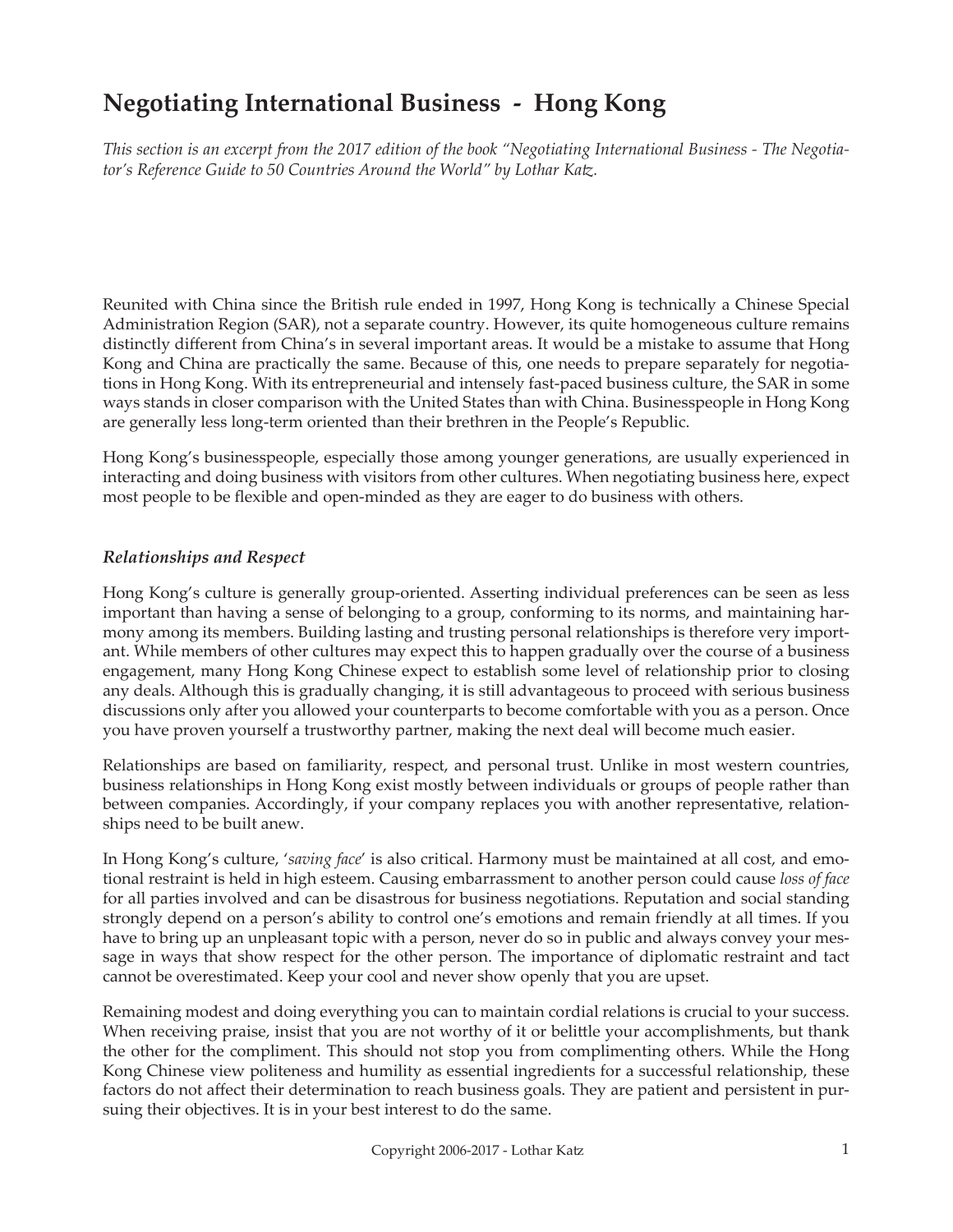In Hong Kong's business culture, the respect a person enjoys depends primarily on his or her status, rank, achievements, and education. It is also important to treat elderly people with great respect. Admired personal traits include humility, sincerity, and fine manners.

## *Communication*

Hong Kong's official languages are Chinese and English. Cantonese is the most widely spoken Chinese dialect here. Many businesspeople speak English, often quite well. However, it may occasionally be useful to have an interpreter. In order to avoid offending the other side, ask beforehand whether an interpreter should be present at a meeting. When communicating in English, speak in short, simple sentences and avoid using slang and jargon.

Businesspeople in Hong Kong usually speak in quiet, gentle tones. Conversations occasionally include extended periods of silence. This does not necessarily convey a negative message. At times, Hong Kong Chinese people talking among themselves can appear emotional, but this would be misleading. To the contrary, emotional restraint is held in high esteem. At restaurants, especially those used for business lunches and dinners, keep conversations at a quiet level. Loud and boisterous behavior is perceived as a lack of self-control. People generally converse while standing around two to three feet apart.

Because the concept of '*saving face*' is so important in this culture, communication is generally very indirect. When responding to a direct question, Hong Kong Chinese may answer 'yes' only to signal that they heard what you said, not that they agree with it. Open disagreement should be avoided and any kind of direct confrontation is discouraged. People rarely respond to a question or request with a direct 'no.' Instead, you may receive seemingly ambiguous answers, such as 'I am not sure,' 'we will think about it,' or 'this will require further investigation.' Each of these could mean 'no.' It is beneficial to use a similarly indirect approach when dealing with Hong Kong Chinese, as they could perceive you as rude and pushy if you are being overly direct. Only a person with whom you have no relationship yet would ever give you a straight 'no.' This is a bad sign since it could mean that your counterpart is not interested in engaging in business with you. If you have to convey bad news to the Chinese side, a *face*-saving way is to use a third party instead of communicating it yourself.

Gestures can be very subtle in Hong Kong. Non-verbal communication is important, though, and you should carefully watch for others' small hints, just as they will be watching you. Avoid touching other people except for handshakes. When pointing at people or objects, use your open hand rather than a finger. When referring to themselves, people put an index finger on their nose rather than pointing at their chest as Westerners do. Eye contact should be infrequent. While it is beneficial to make some eye contact when meeting a person for the first time, the Hong Kong Chinese consider frequent eye contact intrusive and rude.

Do not take offense in Hong Kong businesspeople answering their mobile phones all the time, even in the middle of important discussions. In this polychronic culture, interrupting one conversation to have another one and then coming back to the first one is perfectly acceptable. It is not a sign of disrespect.

## *Initial Contacts and Meetings*

Having a local contact can be an advantage but is usually not a necessary precondition to doing business here. Most Hong Kong Chinese are experienced in doing international business.

It is often better to conduct negotiations in Hong Kong with a team of negotiators than to rely on a single individual. This signals importance, facilitates stronger relationship building, and may speed up the overall process. In addition, Hong Kong teams usually include highly skilled negotiators who know how to outmaneuver even well prepared individual counterparts. Facing them as a team will significantly strengthen your position. It is vital that teams be well aligned, with roles clearly assigned to each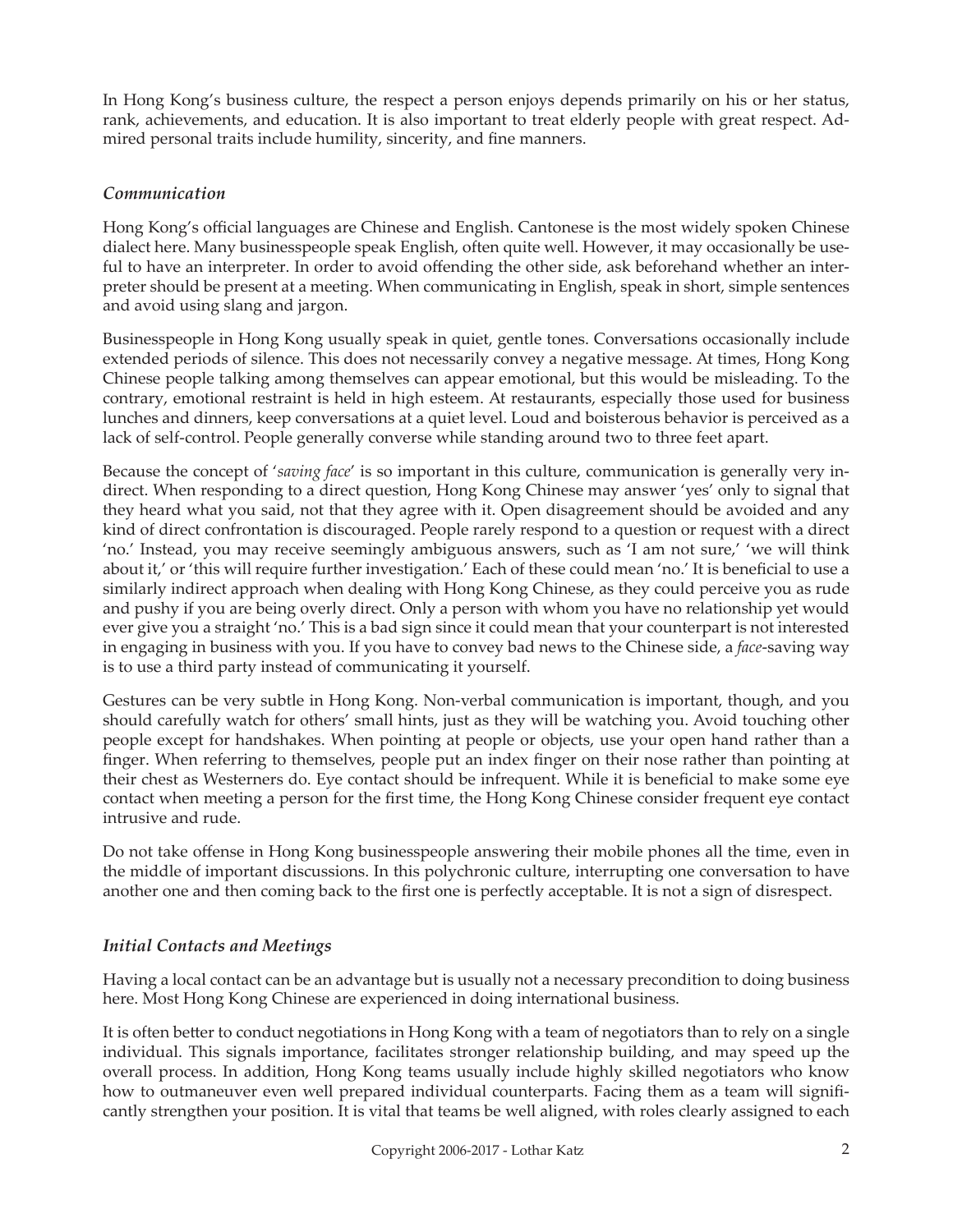member. Local negotiators can be very good at exploiting disagreements between members of the other team to their advantage. Changing a team member could require the relationship building process to start over and should be avoided.

If possible, schedule meetings at least three weeks in advance. Since the Chinese want to know who they will be meeting, provide details on titles, positions, and responsibilities of attendees ahead of time. Agreeing on an agenda upfront can also be useful. Given the strong emphasis on hierarchy, a senior executive should lead the negotiations for your company and your negotiating team should include senior leaders who know your company well.

People are careful not to waste others' time. Being late to a meeting or social event without having a valid and plausible excuse can be an affront. Call ahead if you are going to be more than five minutes late. If a delay happened, which given the sometimes chaotic traffic is sometimes inevitable, apologize profoundly even if it was not your fault. The most senior person on your team should enter the meeting room first.

Chinese names are traditionally given in the order of family name, first name, where the latter may consist of two names, the generational name and the given name. These two are usually hyphenated but may be spoken and written as one. Many people use assumed western first names, in which case they give theirs in the order of first name followed by family name. Like their mainland neighbors, the Hong Kong Chinese are very status-conscious. If a person has a title or doctorate degree, use it to address that person, for example, 'Doctor Ng' or 'Director Chan.' Otherwise, use *Mr. / Ms.* plus the family name. Introduce and greet older people first. Before calling Hong Kong Chinese by their first names, wait until they offer it. Greetings are accompanied by slight bows and/or handshakes, which are light and may last as long as ten seconds.

The exchange of business cards is an essential step when meeting someone for the first time, so bring more than you need. If someone presents you with his or her card and you do not offer one in return, the person will assume that you either do not want to make their acquaintance, that your status in your company's hierarchy is very low, or, quite to the contrary, that your status is very high. Although many people are able to read English, it is preferable to use cards with one side in English and the other in Chinese. Show doctorate degrees on your card and make sure that it clearly states your professional title, especially if you have the seniority to make decisions. If any facts about your company are particularly noteworthy, for instance if it is the oldest or largest in your country or industry, mention this on your card since Hong Kong businesspeople may view it very favorably. Also, consider having your company logo (but not the whole card) printed in gold ink. In Chinese culture, gold is the color of prosperity.

Present your card with two hands, and ensure that the Chinese side is facing the recipient. Similarly, accept others' cards using both hands if possible. Smile and make eye contact while doing so, then examine the card carefully. Not reading someone's card can be an insult. Next, place the card on the table in front of you or into your card case. Never stuff someone's card into your back pocket or otherwise treat it disrespectfully.

At the beginning of a meeting, there may or may not be some small talk. It is best to let the local side set the pace and follow along. People appreciate a sense of humor, but keep it light and friendly, and be careful not to overdo it. Business is usually a serious matter in Hong Kong. While you will generally find the atmosphere to be pleasant at the first meeting, things may get very intense as the negotiation progresses.

The primary purpose of the first meeting is to get to know each other, start building relationships, and gather information about the other side's areas of interest, goals, and weak points for the upcoming negotiation. The most senior members of your group should lead the discussion. It is inappropriate for subordinates to interrupt. It is good to make a presentation, but keep it simple and avoid over-designing it. Verify through diplomatic questions whether your audience understands you. Since saving *face* is so important to the Chinese, people will not openly admit it in front of others if they do not understand what you are presenting.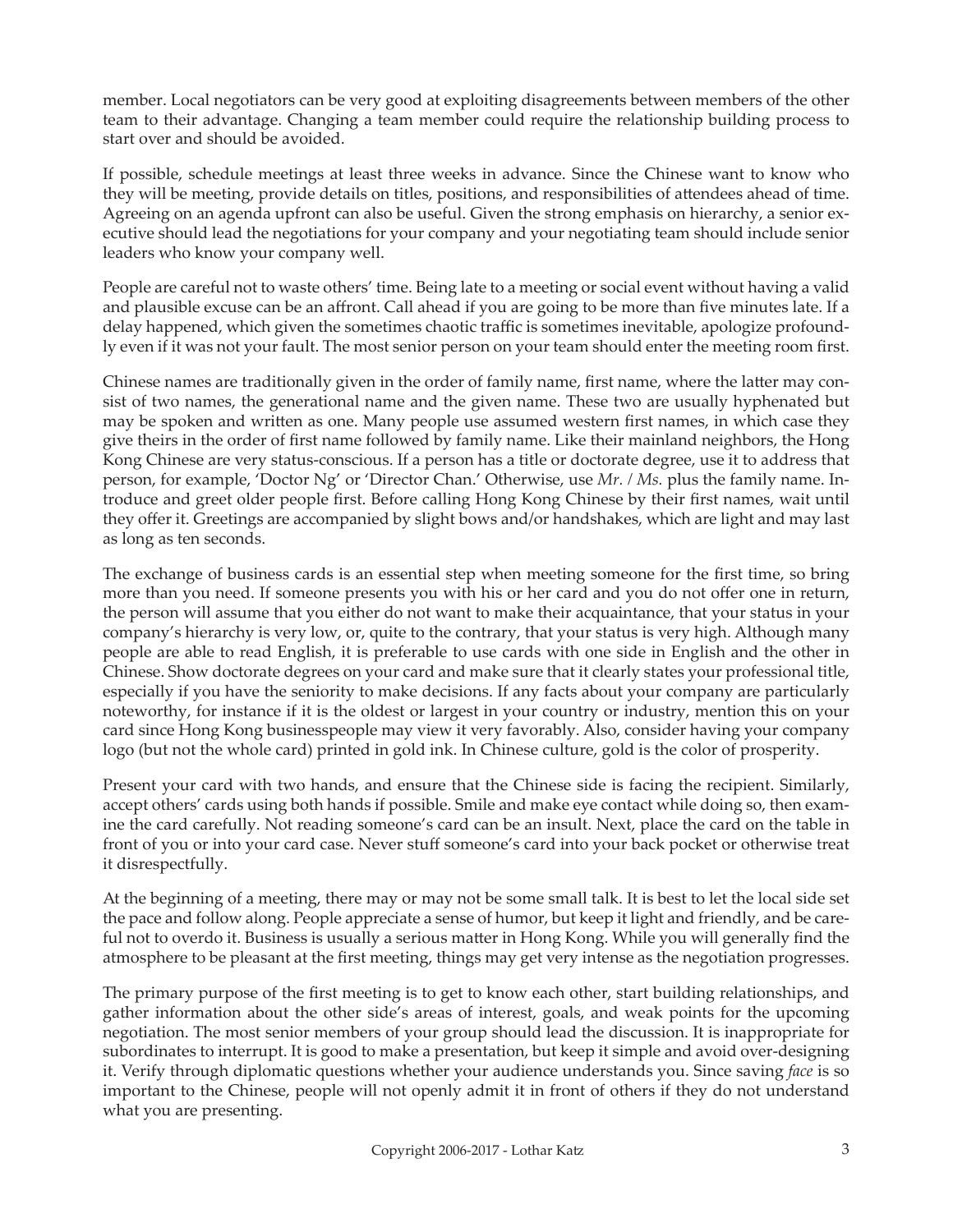You will likely find the atmosphere of the first meeting to be pleasant and amicable. Do not take this to mean that your negotiation will be easy. People may turn tough and much more intense as soon as the real negotiation starts. In this culture of respecting each others' *face*, the context of a situation often determines which behaviors are appropriate.

Most Chinese are comfortable with a high degree of initial vagueness. They may seem disinterested in clarifying many details until you have both come a long way with the business deal. Westerners may be uncomfortable with this perceived level of uncertainty. While it is acceptable and useful to try and clarify as much detail as possible even when your counterpart may not be eager to do so, do not read anything else into this style.

You should bring a sufficient number of copies of anything you present, such that each attendee gets one. The appearance of your presentation materials is not very important as long as you include good and easy-to-understand visuals. Because many colors have a special meaning for the Chinese, it is advisable to keep presentation copies, and even your actual slides, to black and white. Red is generally safe to use for illustrations and backgrounds since the Chinese consider it a happy color, but do not use it for text. Having your handout materials translated to Chinese is not a must but helps in getting your messages across. Bring a sufficient number of copies such that each attendee gets one. You may have to make presentations to different levels of the organization in subsequent meetings; make sure that each is tailored to its audience.

## *Negotiation*

**Attitudes and Styles -** In Hong Kong, the primary approach to negotiating is to employ distributive and contingency bargaining. While the buyer is in a superior position, both sides in a business deal own the responsibility to reach agreement. They expect long-term commitments from their business partners and will focus mostly on long-term benefits. Although the primary negotiation style is competitive, the Hong Kong Chinese nevertheless value long-term relationships. Negotiators may at times appear highly competitive, though rarely adversarial. However, even when negotiating in a fairly direct and aggressive fashion, they ultimately maintain a long-term perspective and remain willing to compromise for the sake of the relationship. The culture promotes a win-win approach since this is the best way for everyone to save *face* throughout a negotiation. Do not confuse the sometimes-aggressive style with bad intentions. Keeping relationships intact throughout your negotiation is vital. It is therefore best to remain calm, friendly, patient, and persistent, never taking anything personally. It will also be very important to maintain continuity in the objectives you pursue, the messages you deliver, and the people you include in the negotiation.

Should a dispute arise at any stage of a negotiation, you may be able to reach resolution through emphasizing the benefits to both sides, remaining flexible and showing willingness to compromise. Show your commitment to the relationship and refrain from using logical reasoning or becoming argumentative since this will only make matters worse. Patience and creativity will pay strong dividends. In extreme situations, a mediator, ideally the party who initially introduced you, may help move the negotiation forward.

**Sharing of Information –** Hong Kong negotiators may be willing to spend considerable time gathering information and discussing various details before the bargaining stage of a negotiation can begin. Information is shared more openly than in China as Hong Kong's businesspeople believe in the value of giveand-take. However, expecting your counterpart to reveal everything you might want to know during your negotiation would be naïve.

Keep in mind that humility is a virtue in Hong Kong's business culture. If you make exaggerated claims in an effort to impress the other side or to obtain concessions, they will likely investigate your claims before responding.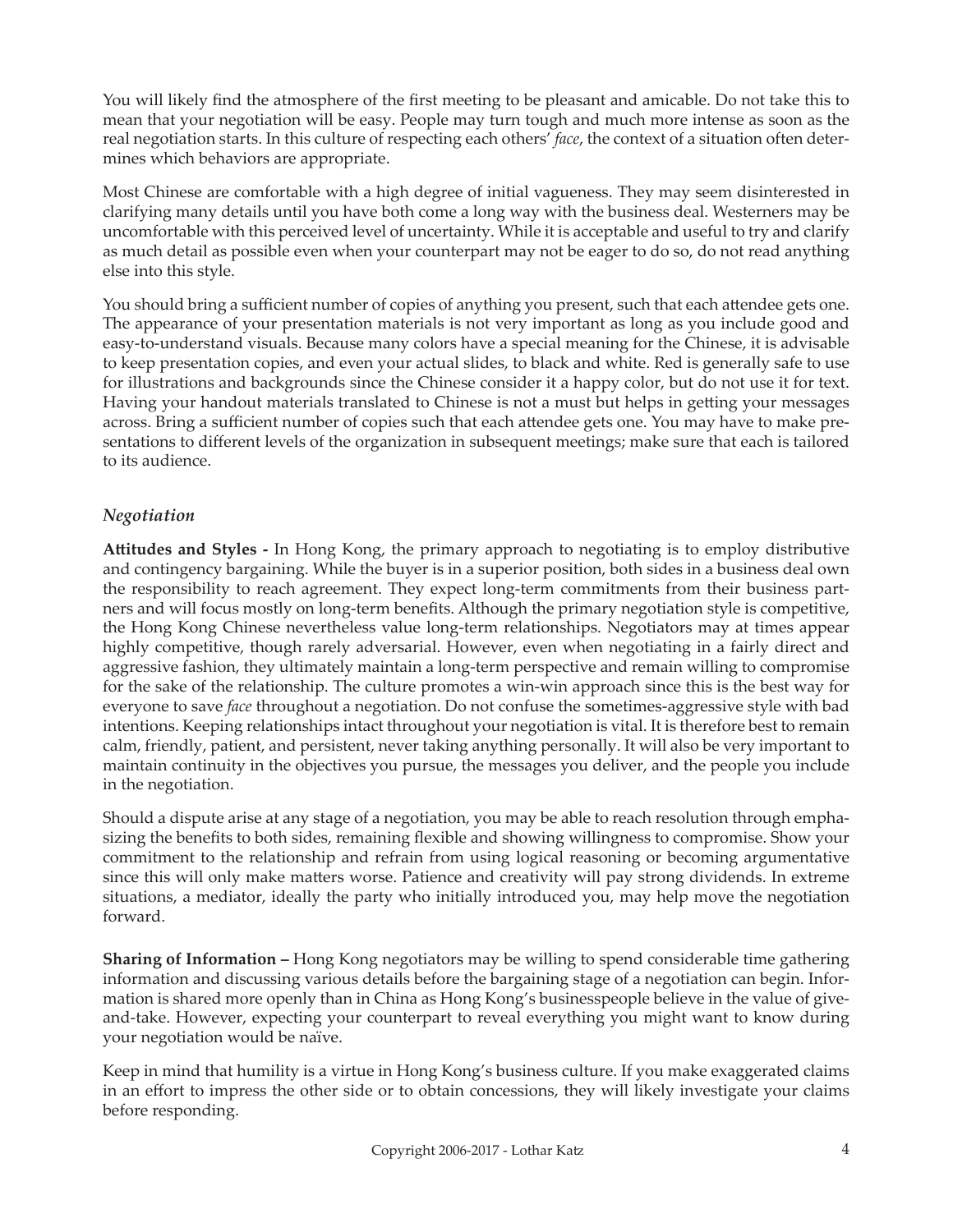**Pace of Negotiation –** While the implementation of agreements will be fast and swift, negotiations can be slow and protracted, with extensive attention paid to small details. Relationship building, information gathering, bargaining, and decision making all take time. Furthermore, negotiators often attempt to wear you down in an effort to obtain concessions. Be prepared to make several trips if necessary to achieve your objectives. Throughout the negotiation, be patient, show little emotion, and accept that delays may occur.

The Hong Kong Chinese generally employ a polychronic work style. They are used to pursuing multiple actions and goals in parallel. When negotiating, they often take a holistic approach and may jump back and forth between topics rather than addressing them in sequential order. In multi-item negotiations, they may bargain and haggle over several items. It is not unusual for them to re-open a discussion over items that had already been agreed upon. In addition, they may take phone calls or interrupt meetings at critical points in a negotiation. While they may be doing some of this on purpose in order to confuse the other side, there are usually no bad intentions. Negotiators from strongly monochronic cultures, such as Germany, the United Kingdom, or the United States, may nonetheless find this style highly confusing and irritating. In any case, do not show irritation or anger when encountering this behavior. Instead, keep track of the bargaining progress at all times, often emphasizing areas where agreement already exists.

If your counterparts appear to be stalling the negotiation, assess carefully whether their slowing down the process indicates that they are evaluating alternatives or that they are not interested in doing business with you. While such behavior could represent attempts to create time pressure in order to obtain concessions, the slow decision process in the country is far more likely causing the lack of progress. People from fast-paced cultures often underestimate how much time this takes and make the mistake of trying to 'speed things up.' Again, patience and persistence are vitally important.

**Bargaining –** Many Hong Kong businesspeople are shrewd negotiators who should not be underestimated. Although tactics may not be as extreme as those of their mainland neighbors, bargaining and haggling are aspects of everyday life in Hong Kong and its people are often skilled in using a wide array of negotiation techniques. The bargaining stage of a negotiation can be extensive. Prices may move by about 25 to 35 percent between initial offers and final agreement, sometimes even more. Leave yourself sufficient room for concessions at many different levels and prepare several alternative options. This gives local negotiators room to refuse aspects of your proposal while preserving *face*. Ask the other side to reciprocate if you make concessions. It is not advisable to make significant early concessions since your counterparts expect further compromises as the bargaining continues. You can use the fact that aspects can be re-visited to your advantage, for instance by offering further concessions under the condition that the other side reciprocate in areas that had already been agreed upon.

Deceptive techniques are frequent, and Hong Kong negotiators may expect you to use some of them as well. This includes tactics such as telling lies and sending fake non-verbal messages, pretending to be disinterested in the whole deal or in single concessions, misrepresenting an item's value, or making false demands and concessions. Do not take such tactics personally and realize that overt attempts to lie at or bluff your counterparts could backfire and might damage business relationships. It is advisable to verify information received from the local side through other channels, though. Similarly, they treat 'outside' information with caution. Since negotiation teams must be well aligned and always have to preserve face, businesspeople rarely use 'good cop, bad cop.' It can sometimes be beneficial to use this tactic in your own negotiation approach. Carefully orchestrated, they may allow you to obtain valuable concessions without damaging the overall relationship. However, it could be devastating if the other side recognized this as a tactic, and any 'bad cop' member of your team also needs to be excluded from future negotiation rounds. Depending on the decision structures within their company, the Hong Kong Chinese may or may not use the 'limited authority' technique.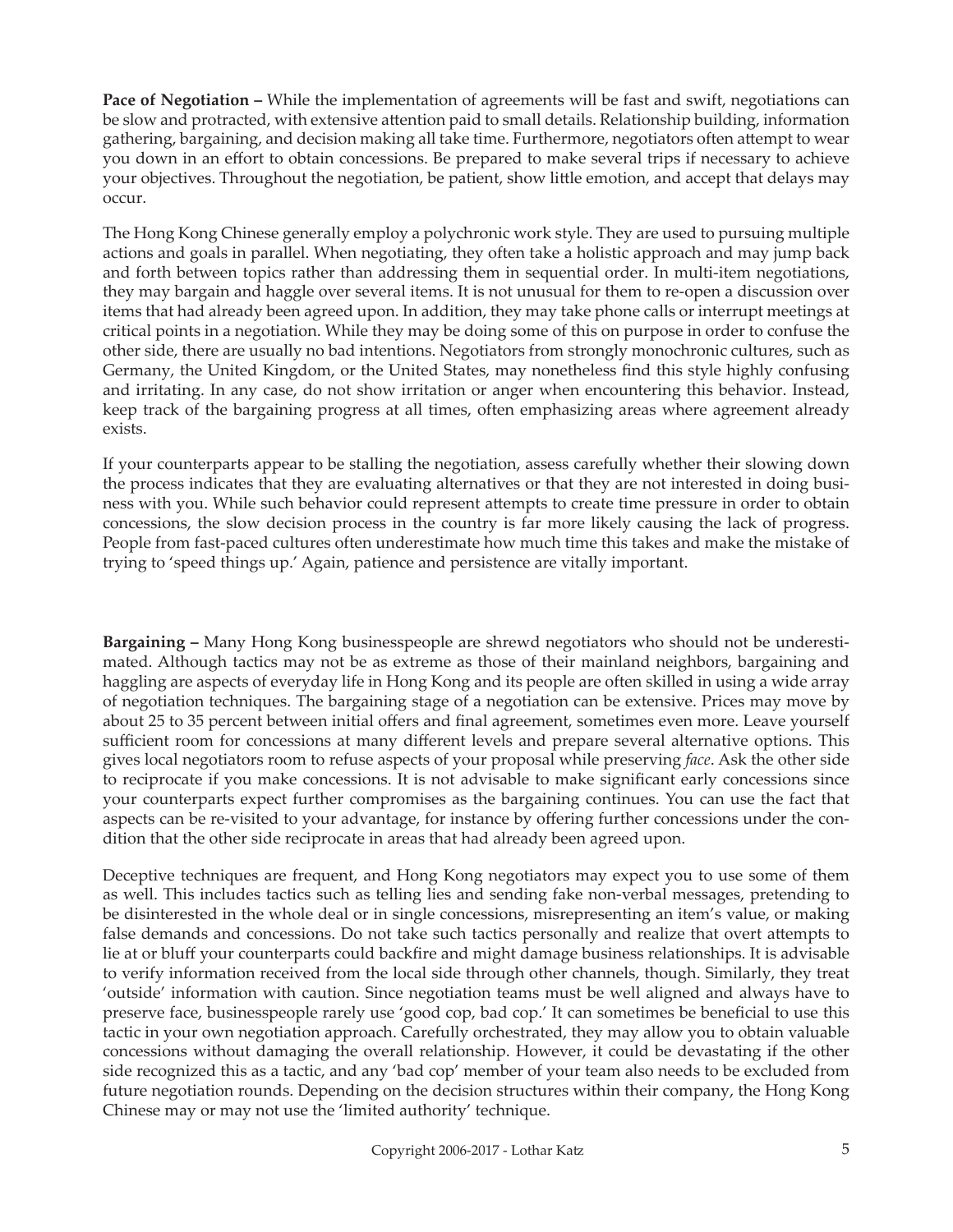Negotiators may use pressure techniques that include keeping silent, making final or expiring offers, applying time pressure, or nibbling. Final offers may be made more than once and are almost never final. Do not announce any of your offers as 'final'– your counterparts will likely not believe that you are serious and may turn the tactic against you. Time pressure can be difficult to counter. If negotiators learn that you are working against a deadline, they may exploit this knowledge to increase the pressure on you to make concessions. Near the end of a negotiation, they may suddenly request large discounts, calling their request a 'compromise.' In extreme cases, they may try to renegotiate the whole deal on the final day of your visit. It is important never to take such techniques personally and to avoid open conflict. On the other hand, time pressure techniques rarely work against them since businesspeople in Hong Kong are patient and persistent enough to overcome such challenges. However, you might be able to use these techniques should the negotiation take place on your home turf rather than in Hong Kong. Silence can sometimes be effective as a way to convey displeasure, and nibbling may prove useful in the final phases of negotiations. None of this will take your counterparts by surprise, though. Avoid other common pressure tactics such as opening with your best offer or showing intransigence, since they cannot be applied effectively without running the risk of causing loss of *face*.

Hong Kong negotiators avoid most aggressive or adversarial techniques since these affect *face*. The risk of using any of them yourself is rarely worth the potential gain. Exceptions are extreme openings, which the Hong Kong Chinese use frequently, as well as threats and warnings. As long as an extreme opening offer is not openly aggressive, this approach can be effective. Should your counterparts appear aggressive as the bargaining gets more heated, remind yourself that they may not perceive it that way. It might be wise to deflect the pressure, for example by explaining other arrangements you have accepted for similar deals in the past.

As in most strongly relationship-oriented cultures, negotiators may sometimes use emotional techniques such as attitudinal bargaining, attempting to make you feel guilty, grimacing, or appealing to personal relationships. Be cautious when doing this yourself. You might cause the other side to lose *face*, which could in turn damage your negotiating position. Another emotional tactic you may encounter is if your counterpart proposes to 'split the difference.' You may often find that it is not in your best interest to accept. Politely explain why you cannot agree and make a counterproposal.

At times, defensive negotiation tactics may be used. The exception is directness, which is rare in Hong Kong. People may be shocked if you are overly direct yourself, which can be counterproductive.

Note that opening with written offers and attempting to introduce written terms and conditions as a negotiation tactic is rarely successful. In most cases, businesspeople ignore or tactfully reject them and request that each aspect be negotiated individually.

Corruption and bribery are rare in Hong Kong. It is strongly advisable to stay away from giving gifts of significant value to individuals or making offers that could be read as bribery.

**Decision Making –** Most of Hong Kong's companies tend to be very hierarchical, and people expect to work within clearly established lines of authority. While decision making can be a consensus-oriented group process as is usually the case in mainland China, there are also many western-style entrepreneurs in Hong Kong who act as the sole decision makers within their companies. In any case, it is important for the decision maker to consider the group interests and consult with others. Decision making can be fast, or it may take a long time and require a lot of patience.

When making decisions, businesspeople usually consider the specific situation rather than applying universal principles. Personal feelings and experiences may weigh more strongly than empirical evidence, but they also consider objective facts. The Hong Kong Chinese are more likely to take risks than their mainland siblings are, but they also need to become comfortable with them first.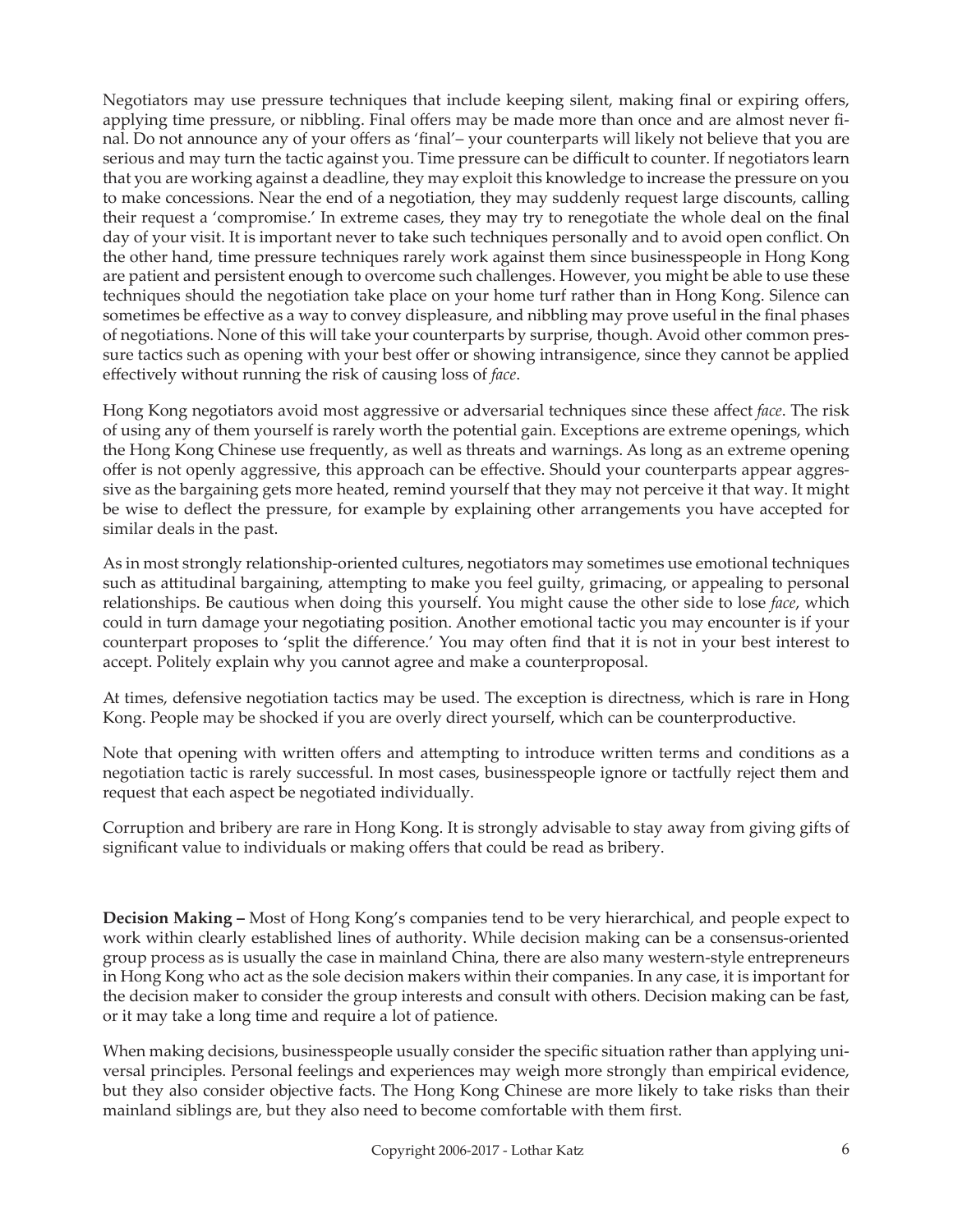## *Agreements and Contracts*

Capturing and exchanging meeting summaries can be an effective way to verify understanding and commitments. Although interim agreements are usually kept, do not consider them final. Only a final contract signed by both parties constitutes a binding agreement.

The Hong Kong Chinese are influenced by two very different views of the roles of agreements and contracts. On one hand, the traditional Chinese position is that agreements are just snapshots in time. They view contracts as papers that document the intent of a working relationship at the time they were written up and signed, not as final agreements that can stand the test of litigation. On the other hand, there is the British influence, which dictates that contracts be taken seriously and followed to the letter. As a result, final written contracts are usually dependable, although it is always wise to nurture your relationship with a Hong Kong partner on a continuous basis.

Written contracts tend to be lengthy. They often spell out detailed terms and conditions for the core agreements as well as for many eventualities. Signing the contract is important not only from a legal perspective, but also as a strong confirmation of your partners' commitment. Before signing one, read it carefully. The Hong Kong side may have made modifications without flagging them. While this could be perceived as bad-faith negotiation in other cultures, local businesspeople may view the changes as clarifications.

Your legal rights are usually enforceable. It is recommended that you consult a local legal expert before signing a contract. Also, ensure that your products are patented or registered in Hong Kong to protect them against imitation. However, do not bring an attorney to the negotiation table, as this may be taken as a sign that you do not trust your counterparts.

Contracts are usually dependable and the agreed terms are viewed as binding. Nevertheless, businesspeople may continue to press for a better deal even after a contract has been signed. They may call 'clarification meetings' to re-discuss or further work out details. Never view the contract signature as the end point of the negotiation. Your best chance to ensure that your partners follow through on their commitments is to stay in regular contact and nurture the relationship throughout your business engagement.

## *Women in Business*

Gender roles in Hong Kong are clearly distinct. However, western-style equality is having some influence, and women may be found in senior positions.

As a visiting businesswoman, you will generally encounter few problems when visiting Hong Kong, provided that you exercise caution and act professionally in business and social situations. Displaying confidence and some degree of assertiveness sometimes impresses male Chinese counterparts, but it is important not to appear overly bold and aggressive. If you feel that your counterparts are questioning your competence, it can be helpful to emphasize your company's importance and your role in it. A personal introduction or at least a letter of support from a senior executive within your company may help a lot.

## *Other Important Things to Know*

Business meals and entertainment, in particular banquets and other evening events, are important as they help advance the vital process of building strong relationships. Refusing to participate in these activities is a signal that you are not seriously interested in doing business with your counterparts. Business may be discussed during these events. Your counterparts may use them as opportunities to convey important messages or resolve disputes. Sometimes they may also try to obtain information from you that could strengthen their negotiating position. While you want to remain watchful, deflecting such inquiries if needed, never show signs of mistrust in your counterparts' intentions.